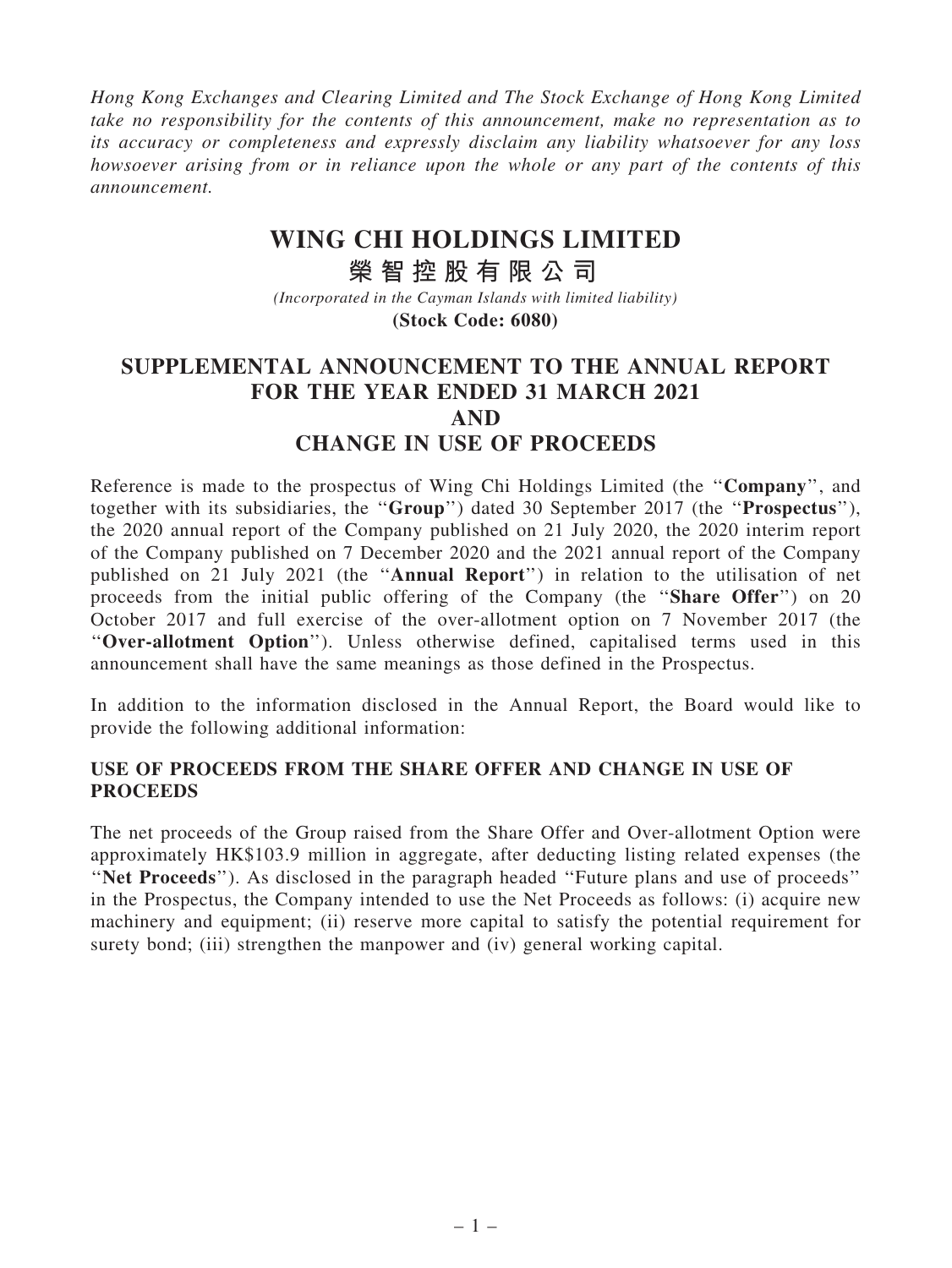As at the date of this announcement, the Company has utilised approximately HK\$98.3 million, accounting for approximately 94.6% of the Net Proceeds, as in the breakdown shown in the below table. For the reasons set out in the paragraph headed ''Reasons for and Benefits of the Change in Use of Proceeds'' below in this announcement, the board of directors of the Company (the ''Board'') has resolved to reallocate the Net Proceeds as follows:

Expected timeline

| Use of Net Proceeds                                                 | use of Net<br><b>Proceeds</b><br>HK\$'million<br><i>(approximately)</i> | <b>Utilised Net</b><br>Original planned Proceeds up to the Proceeds up to the<br>date of this<br>announcement<br>HK\$'million<br><i>(approximately)</i> | <b>Unutilised Net</b><br>date of this<br>announcement<br>HK\$'million<br><i>(approximately)</i> | Proposed change<br>of allocation of<br>unutilised Net<br><b>Proceeds</b><br>HK\$'million<br><i>(approximately)</i> | Revised allocation<br>of the unutilised<br>HK\$'million<br><i>(approximately)</i> | for fully utilising<br>the remaining Net<br>Proceeds (taking<br>into account of<br>Net Proceeds the new allocation)<br>(Note) |
|---------------------------------------------------------------------|-------------------------------------------------------------------------|---------------------------------------------------------------------------------------------------------------------------------------------------------|-------------------------------------------------------------------------------------------------|--------------------------------------------------------------------------------------------------------------------|-----------------------------------------------------------------------------------|-------------------------------------------------------------------------------------------------------------------------------|
| Acquire new machinery                                               |                                                                         |                                                                                                                                                         |                                                                                                 |                                                                                                                    |                                                                                   |                                                                                                                               |
| and equipment                                                       | 40.6                                                                    | (40.6)                                                                                                                                                  |                                                                                                 | 5.6                                                                                                                | 5.6                                                                               | 31 December 2021                                                                                                              |
| Reserve more capital to<br>satisfy the potential<br>requirement for |                                                                         |                                                                                                                                                         |                                                                                                 |                                                                                                                    |                                                                                   |                                                                                                                               |
| surety bond                                                         | 31.3                                                                    | (25.7)                                                                                                                                                  | 5.6                                                                                             | (5.6)                                                                                                              |                                                                                   |                                                                                                                               |
| Strengthen the manpower                                             | 23.1                                                                    | (23.1)                                                                                                                                                  |                                                                                                 |                                                                                                                    |                                                                                   |                                                                                                                               |
| General working capital                                             | 8.9                                                                     | (8.9)                                                                                                                                                   |                                                                                                 |                                                                                                                    |                                                                                   |                                                                                                                               |
| Total                                                               | 103.9                                                                   | (98.3)                                                                                                                                                  | 5.6                                                                                             |                                                                                                                    | 5.6                                                                               |                                                                                                                               |

*Note:* The expected timeline for utilising the remaining Net Proceeds was based on the best estimation of the future market conditions made by the Group. It would be subject to change based on the current and future development of market conditions.

## REASONS FOR AND BENEFITS OF THE CHANGE IN USE OF PROCEEDS

The Group keeps ongoing building and developing our good reputation and quality of works on acting as a subcontractor in the foundation and site formation industry. Having considered the Group's stable relationship with our customers, fewer customers request the Group to provide surety bonds to secure the subcontracted works. The Board has therefore resolved that the unutilised Net Proceeds of approximately HK\$5.6 million is to be allocated to acquire new machinery and equipment to cope with the development of our foundation and site formation works by taking into account our contracts on hand.

The Board considers that the above change in the use of Net Proceeds will allow the Company to deploy its financial resources more efficiently and therefore, is in the best interest of the Company and the Shareholders as a whole and it will not have any material adverse effect on the existing business and operations of the Group.